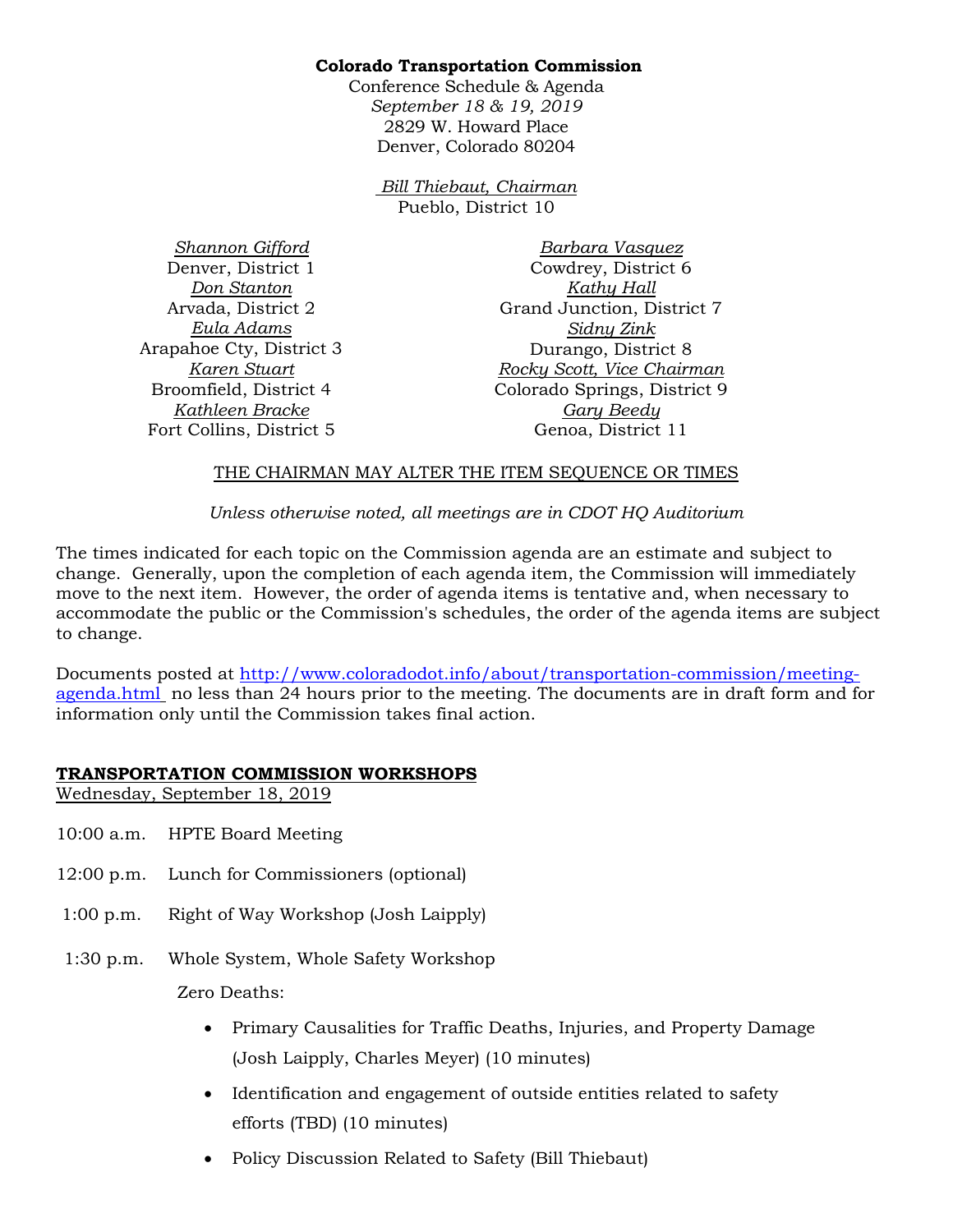1:50 p.m. Infrastructure & Mobility Systems Workshop

On Time, On Budget:

• Development of Dashboard of Major Projects and Notification of Variances/Developments (Josh Laipply, Jane Fisher) (15 minutes)

Getting to Work on Time:

• SB 267 Hwy 119/I-25 property Acquisition (David Krutsinger) (10 minutes)

State-of-the-Art Mobility:

- Report from Mobility Systems Committee (Rocky Scott) (5 minutes)
- Policy Discussion Related to Infrastructure & Mobility Systems (Bill Thiebaut)

2:20 p.m. Funding, Finance & Budget Workshop

Fresh, Sustainable & Equitable Funding:

• Review of Colorado Proposition CC, Retain Revenue for Transportation and Education TABOR Measure (Herman Stockinger) (5 minutes)

Prudent Investments:

- Burnham Yard Intra-Agency Agreement (Josh Laipply, Nick Farber) Streamline Budget:
	- FY '20 Budget Workshop (Jeff Sudmeier) (15 minutes)
	- FY '21 Budget Workshop (Jeff Sudmeier) (15 minutes)
	- Office of Innovative Mobility Budget (Sophie Shulman) (15 minutes)
	- Begin Discussion of Available Funds for Programming (Rebecca White, Jeff Sudmeier) (30 minutes)
	- Policy Discussion Related to Funding, Finance & Budget (Bill Thiebaut)
- 3:50 p.m. Other Workshop Items

Statutes, Rules, PDs and Audits:

- Discuss Policy Directives' review and approval (Herman Stockinger) (10 minutes)
- 4:00 p.m. Statewide Plan Committee
- 5:00 p.m. Mobility Systems Committee
- 6:00 p.m. Adjournment
- 6:30 p.m. Dinner with the RTD Board (Bistro Barbes, 5021 E. 28th Ave)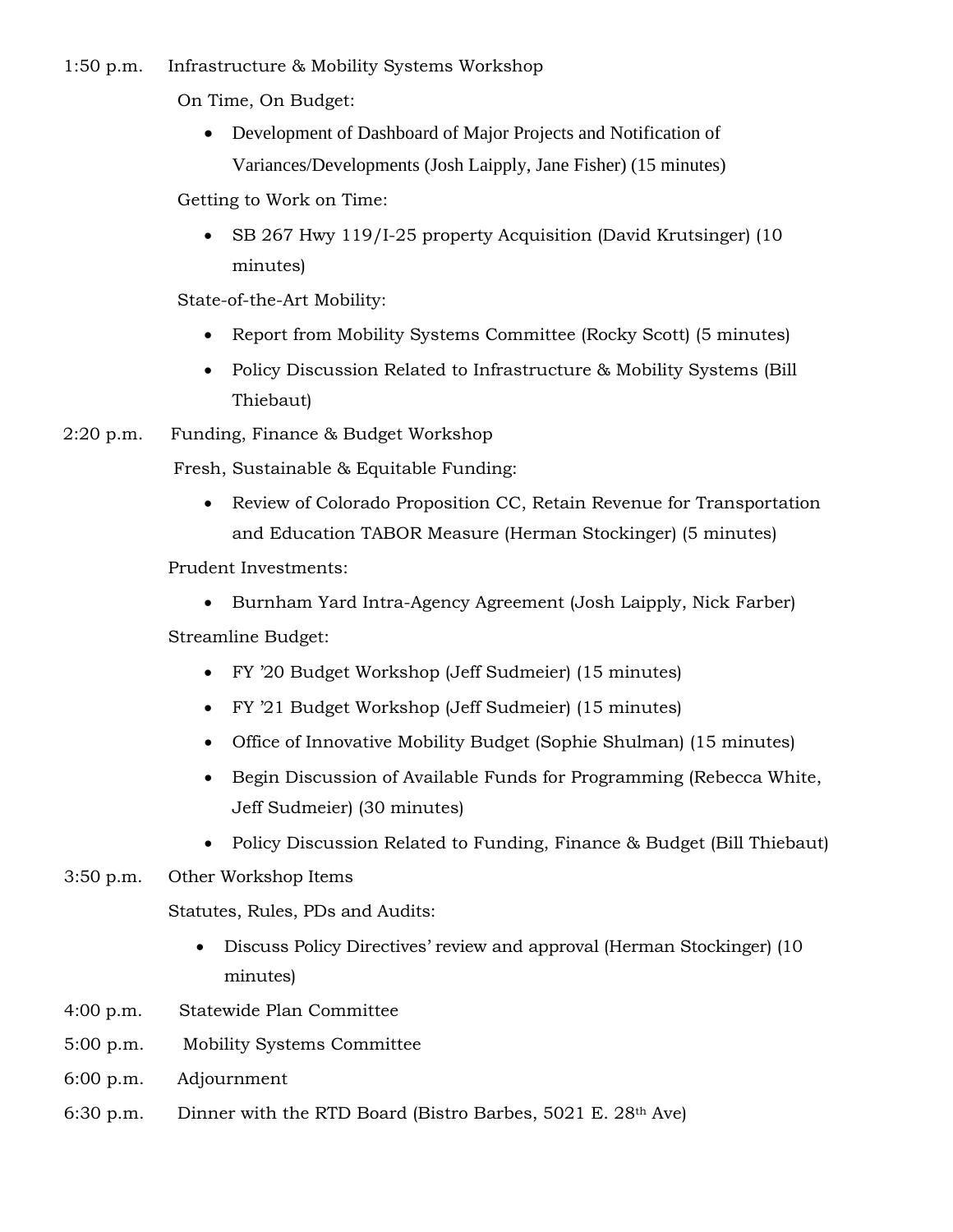| TRANSPORTATION COMMISSION MEETING |                                                                                                                                                         |
|-----------------------------------|---------------------------------------------------------------------------------------------------------------------------------------------------------|
| $8:00$ a.m.                       | Thursday, September 19, 2019<br>Commissioner's Breakfast                                                                                                |
|                                   |                                                                                                                                                         |
| $9:30$ a.m.                       | 1. Call to Order, Roll Call                                                                                                                             |
| $9:35$ a.m.                       | 2. Audience Participation; Subject Limit:<br>10 minutes; Time Limit: 3 minutes                                                                          |
| $9:45$ a.m.                       | 3. Comments of Individual Commissioners                                                                                                                 |
| $9:55$ a.m.                       | 4. Executive Director's Report (Shoshana Lew)                                                                                                           |
| 10:00 a.m.                        | 5. Chief Engineer's Report (Josh Laipply)                                                                                                               |
| $10:05$ a.m.                      | 6. HPTE Director's Report (Nick Farber)                                                                                                                 |
| $10:10$ a.m.                      | 7. FHWA Division Administrator Report (John Cater)                                                                                                      |
| $10:15$ a.m.                      | 8. STAC Report (Vincent Rogalski)                                                                                                                       |
| $10:20$ a.m.                      | 9. Act on Consent Agenda<br>a) Temporary Resolution #1: to Approve the Regular Meeting Minutes of August                                                |
|                                   | 15, 2019 (Herman Stockinger)                                                                                                                            |
|                                   | b) Temporary Resolution $#2$ : to Approve SB 267 Hwy 119 / I-25 Property                                                                                |
|                                   | Acquisition Approval (David Krutsinger)                                                                                                                 |
|                                   | c) Temporary Resolution #3: to Approve HPTE, CDOT and FHWA Express Lane                                                                                 |
|                                   | MOU's (Nick Farber)                                                                                                                                     |
|                                   | Temporary Resolution #4, to Approve Additions to FY 20 Maintenance Project<br>d)                                                                        |
|                                   | List (Kyle Lester)                                                                                                                                      |
|                                   | 10:25 a.m. 10. Discuss and Act on Temporary Resolution #5, ROW Condemnation Authorization<br>Requests (Josh Laipply)                                    |
|                                   | 10:30 a.m. 11. Discuss and Act on Temporary Resolution #6, State Infrastructure Bank loan<br>application - Co Springs Municipal Airport (Jeff Sudmeier) |
|                                   | 10:35 a.m. 12. Discuss and Act on Temporary Resolution #7, CDOT-HTPE Burnham Yard Intra-<br>Agency Agreement (Nick Farber & Josh Laipply)               |

- 10:40 a.m. 13. Discuss and Act on Temporary Resolution #8, Approval of FY 2019 Roll Forwards (Jeff Sudmeier)
- 10:45 a.m. 14. Discuss and Act on Temporary Resolution #9, 3rd Budget Supplement of FY 2020 (Jeff Sudmeier)
- 10:50 a.m. 15. Discuss and Act on Temporary Resolution #10, 3rd Budget Amendment of FY 2020 (Jeff Sudmeier)
- 10:55 a.m. 16. Recognitions
	- Recognition of the Division of Aeronautics for receiving the Airport